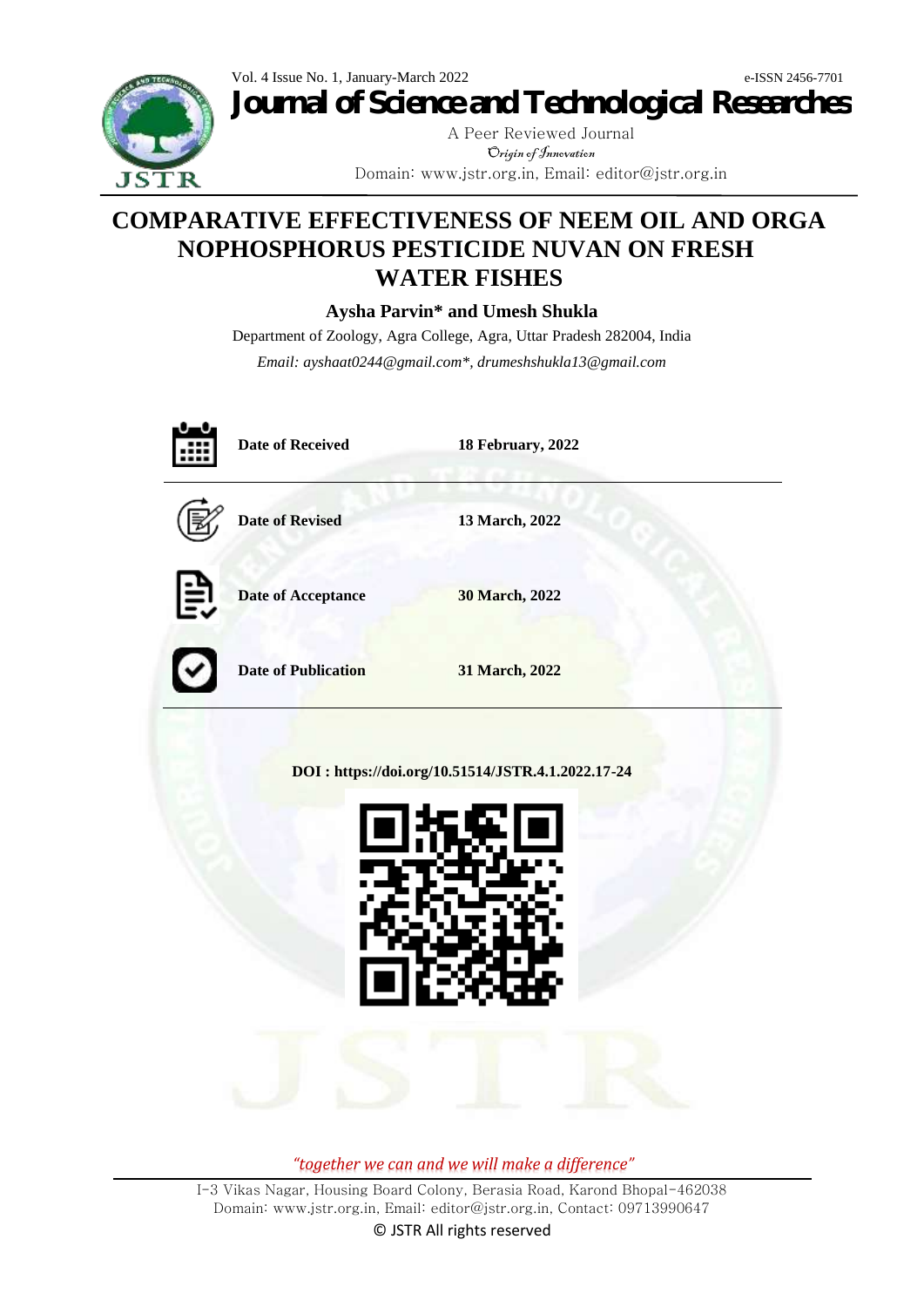# **COMPARATIVE EFFECTIVENESS OF NEEM OIL AND ORGA NOPHOSPHORUS PESTICIDE NUVAN ON FRESH WATER FISHES**

**Aysha Parvin\* and Umesh Shukla**

Department of Zoology, Agra College, Agra, Uttar Pradesh 282004, India *Email: ayshaat0244@gmail.com\*, drumeshshukla13@gmail.com*

## **ABSTRACT**

Pesticide pollution is a serious concern of our life and also for our ecosystem. Because of exponential growth in population and rapid industrialization the contamination of our food, air, water and soil due to extensive use of pesticides and other toxic compounds has become a threat to the continued survival of all living beings. The quality of ground and surface water badly affected by the agricultural run offs as they contain synthetic pesticides and fertilizer residues. When pesticides and chemicals contaminate water that becomes harmful to living beings when it consume or come in contact with fishes and other animals then it increase the incidences of mass mortality and also badly affects the fish survival, physiology, growth, reproduction and overall behaviour. The use of organophosphorus pesticides in agricultural industry cause the environmental issues and the argent demand for different another methods of pest control for minimise such damage, in that spot comprehensive review on pest control with the use of biopesticides. Normally neem oil a biopesticide is considered of low toxicity towards non-target aquatic life comparative to organohosphorus pesticides. Therefore, the use of neem oil in fish farming and agricultural lands should be promoted to its productivity in enhancing immunity against retardation of the development of specific virulent. This article provides the major assessment to know the benefits of bio-pesticide comparative to organophosphorous pesticide nuvan.

*Keywords: Nuvan, Neem Oil, Comparative Toxicity, Fresh Water Fishes*

#### **INTRODUCTION**

Aquaculture is one of the speedy growing zones of food production in world which enlarged from 29.9 million tonnes to 41.9 million tonnes from 2007 to 2012 [1]. Utilization of synthetic pesticides and chemicals for protection from pathogenic agents, conducive to improve whole agricultural output and low labour investment, until now specific result not generated; preferably that has promoted contagious creature appearance which has disease defiant strains [2]. Pesticides are a very effective group of environmental pollutants and reaches in environment through leaching, percolation, spray drift, aerial spray, precipitation or runoff from agricultural fields [3]. It creates negative impacts on our planet. The most commonly used pesticides amongst different pesticides are organophosphorus pesticide in the world because of its quick biodegradability, low persistence so huge quantities find their way into water resources. Unluckily, they are also injurious for non-targeted organisms and can put up dangerous, long term population effects on aquatic and terrestrial species [4]. From the different organophosphorus pesticides, nuvan (2, 2-dichlorovinyl dimethyl phosphate) is used for rice, vegetables, fruits, and

agricultural field as a pre-harvest treatment. It is commonly used on livestock, as anthelminthic pellets for sprays, aerosols and for oral feeding of poultry, pigs and horses. Nuvan is also utilized considerably in storage places, agro-processing units, hospitals, and conveying in aeroplane during flight for disinfection [5]. Nuvan has declared global interest as it increases various remarkable changes in the body of fish out of which difference in biochemical parameters, histopathological changes, chromosomal changes, neurotoxicity, bioaccumulation in tissues, undesired developmental changes and behavioural change etc. are a few in the account of nuvan toxicity [5].

Bio-pesticides are naturally occurring substances that produced by plant originated materials that control pests, microorganisms and pesticide substances. These are mostly useful components of integrated pest management programs and have sustained much practical attention as an alternative to synthetic chemical plant protection products [6]. Biopesticides have also been recognised as easy and viable alternative because it is economical effective, renewable, non-resistant and beneficiary for farmers and eco-friendly. Since ancient time, whereas the use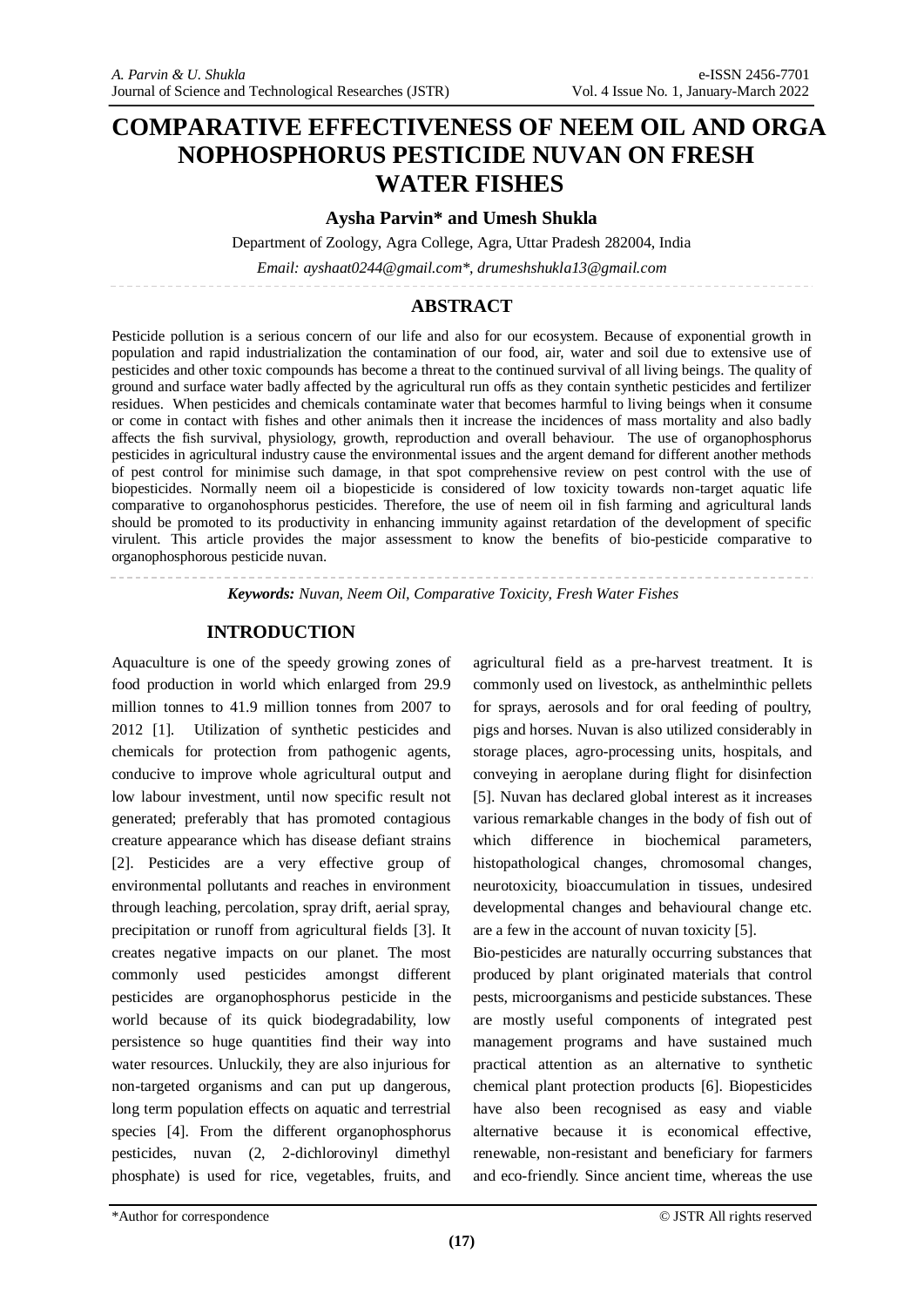of plant originated medicines for therapy and control of human and animal diseases has been started but there is a need to emphasize the importance of biopesticides to protect fish and other aquatic life from the harmful effects of synthetic pesticides so that the entire ecosystem through the food chain will be also protected. Fish is the most valuable organism serving as food for humans and other animals. Fish provides employment for millions of people in whole world. Fishes are important source of protein, vitamins and polyunsaturated fatty acids that protect against cardiovascular diseases. Neem oil plays an important role as biopesticide for fishes and other aquatic animals. One of the most valuable natural compound of neem oil is azadirachtin (AZA) which is originated from the neem tree (*Azadirachta indica*), who's antifungal, antibacterial and antiviral qualities have been well known for many years [7].

More research should be conducted to conclude the mortal and sub-mortal consequences of the organophosphate pesticide nuvan used on the existence and performance of non-targeted invertebrate and vertebrate animals including fish health [8] and beneficial health effects of neem oil on them. Present research article was undertaken to collect information on organophosphorus pesticide pollution on the fish health and comparatively beneficial health effects of neem oil on fish and other aquatic living beings.

#### **Health Challenges For Aquatic Life**

High usage of organophosphate pesticide in aquatic ecosystem, it affects both abiotic and biotic environment. Surface run off from agricultural fields reaches the toxicants into aquatic ecosystem. Bioaccumulation and bio-magnification of nuvan can cause hazardous health effects on non-target organisms. Humans, fishes and other animals also bear a variety of diseases due to vector borne parasites viz. microbes including bacteria, fungi and virus; protozoan and metazoan parasites including helminths, nematodes, arthropods, annelids and mulluscans and much more nutritional illness also. That is affected enormous outcome and economic dropping to fish workers, aqua-entrepreneurs and fish farmers. Their income totally depended on aquaculture or related venture. Account for 60% of fish production loss in aquatic ponds by infectious diseases. Hence, it is one of the most important tasks to controlling disease for

aquatic life [9]. In addition, bioaccumulation of organophosphorus pesticide, nuvan in the fish body is also remarked as dangerous problem for a food chain and our environment. .

Different commendation of seafood mostly cultured shrimps send out from India is now neglected by many countries due to the presence of hazardous pesticide residues. Due to which seafood exporters are facing huge economic losses. Furthermore use of pesticides or other sources of chemotherapy requires a high cost to worker and commonly cost of the drug is mostly higher than the cost of the fish. So prolonged overuse, misuse and continuous use of synthetic pesticides is showing residues of these hazardous chemicals in tissues of edible fishes by studies, which remains a serious problem [1]. Many types of synthetic chemicals and pesticides used to prevent various diseases have not yet yielded good results, but due to their continuous use, the immunity of organisms has been adversely affected. Effectiveness of neem oil greatly depends on elements like methods of preparation, plant role, application of specific analysis and method of implementation, species and age related dosage in aquaculture [2]. Many researches are being done to investigate the effects of plant based biopesticides like neem oil so that the immunity of different species of fish and other aquaculture can be saved and changes in their body can be prevented.

### **Impact Of Nuvan On Fish Health**

Fish have been known for many years as a good indicator of water quality. So any changes of water quality due to exposure of organophosphate pesticide nuvan directly affected the fish health (figure 1, source- Shafat Ali *et al.,* 2020) [10]. Fishes are endangered due to pesticides and chemical contaminants through mouth, direct contact of integuments and by respiration through gills. So any injury to the gills leads not only to disability in gaseous exchange, but also changes in excretion and osmoregulation [11]. Consumption of oxygen is a very sensitive physiological bio-indicator and respiratory changes have been used as stress indicator in animals exposed to nuvan [12]. Nuvan generates significant biochemical changes in fishes and in utmost cases, completely disable them through decreasing acetylcholinesterase enzyme in synapse. Particularly early stages of aquatic animals including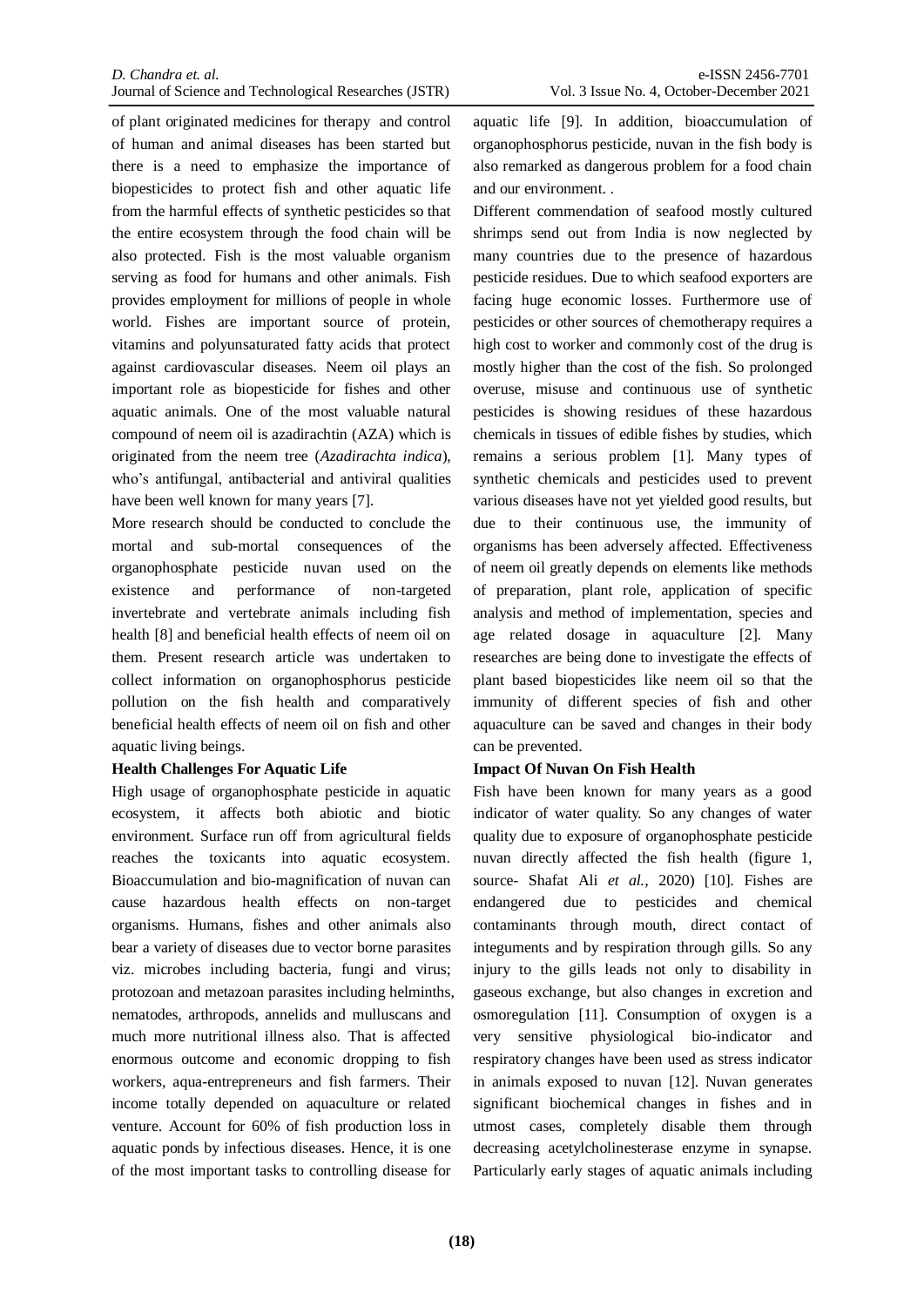

Nuvan an organophosphorus pesticide depict cholinergic quality thus work as neurotoxins to wide ranging of pests. Rahman *et al.,* 2004; Mushigeri and David 2005 [13, 14] observed enzyme inhibition in various tissues of fishes including brain. Accumulation of acetylcholine in the synapse due to inhibition of this enzyme increased neuro-effector activity [3]. The primary and principal sign of nervous system failure is hyperactivity which changes physiological and biochemical activities in fishes [15]. Due to chemical pesticide not only mortality occurs but many behavioural changes also occur in fishes which are considered recently by ecotoxicologists [16, 17]. Behaviour is considered as the physical graphic of the animal's internal metabolic processes, neuronal and endocrine which is essential for life working in combination with both central and peripheral nervous systems [18]. The behavioural patterns widely differ with various fish species and exposure conditions. Rao *et al.,* (2003) and Levin *et al*., (2003) [19,20] reported that fishes showed abnormal behaviour like loss of equilibrium, erratic swimming and abnormalities to the gill lamellae followed by necrosis were evident after exposure to chlorpyrifos [21,22].

Kumar S. (2014)[23] observed biochemical changed of total protein, lipid profile, and liver glycogen, GPT, GOT, ACP and ALP due to exposure of nuvan on fish *Channa punctatus (Bloch). H*aematological changes like red blood cell (RBC) count, white blood cell (WBC) count and histology of blood cells stimulated by Lethal and sub-lethal concentrations of organophosphorus pesticides [24]. Ahmad S.I. (2020) [25] reported the significant decrease values of TEC as the concentration of Nuvan increases is a sign of severe anaemia caused by pesticide on the exposed fish *Heteropneustes fossilis*. The anaemic condition could be as a result of reduction of erythrocyte production, haemodilution which could be as a result

of the eradication of intestinal cells by the pollutants. Similarly Gautam and Kumar (2008) [26] reported same findings who studied haematology of *Channa punctatus* subjected to Nuvan. Fish requires huge energy to detoxify pollutants during stress conditions so more protein is needed for expand energy requirement to defeat anxiety. So in liver, protein fraction may be inhibited through its degradation and implementation for metabolic purposes. Similarly results are noted by Medda *et al.,* (1992) [27] due to exposer of nuvan on *Labeo rohita* and *Cirrhina mrigala* fingerlings.

Lakshmanan and Rajendran (2013) [28] reported significant decrease in the protein content of liver, kidney and muscle on exposure to dichlorvos in Oreochromis mossambicus and suggested that decline in protein content might be on the basis of proteolysis through contributing free amino acids to meet the stress conditions. Same as after acute exposure of nuvan significant decrease in total protein content *of Heteropneustes fossilis* noted by Ahmad and Gautam (2014) [29].

Many researchers were studied on various organs, brain, liver, kidney, gills, muscles, ovary and blood vessels to trace histopathological changes. Histopathological changes are used as biomonitoring tool for fish health in toxicological studies. Furthermore, changes are easier to point out in these organs and are observed as warning signs of destruction in these organs [11]. Kidney not only helps in excretion of wastes but also maintains pH, volume of blood and body fluids. Hence any histological alterations in the kidney induce defence changes harming homeostasis and health of animal. Due to the lethal concentration of rogorin protein, lipid content, carbohydrate decreased and free amino group increased in fish *Clarias batrachus* gill, liver and kidney compare to control noted by Chandra and Sridhar (2015)[30]. Pawar *et al.,* (2021) [11] found the residue of pesticides in liver and muscle of the snake head fish *Channa gachua*. They observed highly significant decrement in total protein, lipid content and glycogen of fishes liver and muscles due to nuvan exposer as compared to control.

Alteration in enzymes activity is mostly related with changes in many other metabolic functions and thus shows over all physiological changes in the organisms. Begum (2005) and Gabriel *et al.* (2012) [31, 32]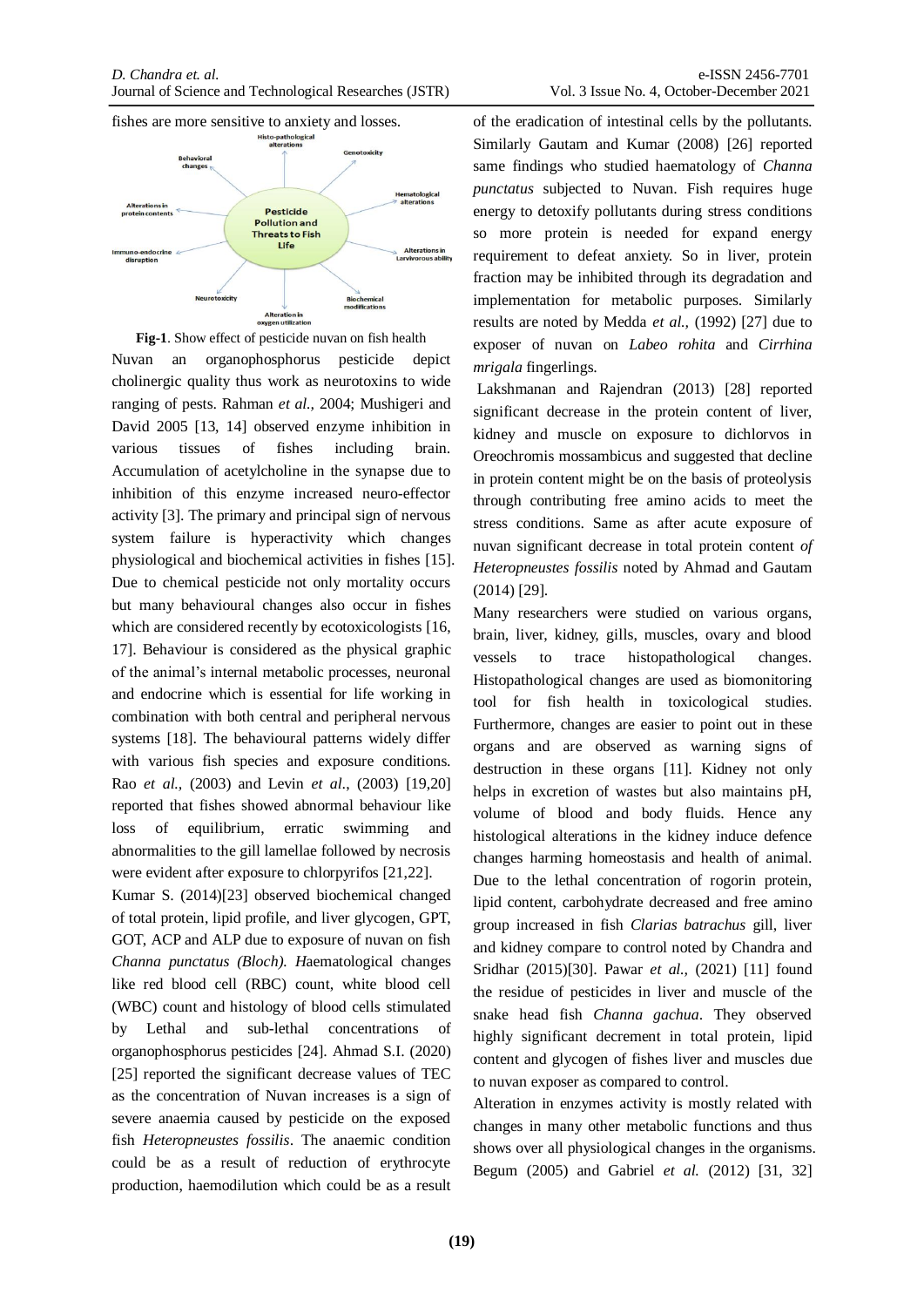reported pesticide exposure caused change in AST and ALT activity [8]. Pesticides can also hinder other hormone related processes in the body such as bone development and thyroid gland functioning [33]. When fishes are exposed to toxicants then level of thyroid hormone has been decline [34]. Nuvan toxicity has been related to change in DNA replication which causes mutation and cellular hyper proliferation hence local mutation [35] all these factors are responsible for hepato carcinogenicity [36]. Apart from this, many other literatures investigate on different changes of numerous fish species which have shown nuvan toxicity.

#### **Impact of Biopesticide, Neem Oil On Fish Health**

The demands for using more bio-pesticides from natural sources in agricultural fields are continuously increasing day by day. Due to which, it is necessary for a regular investigation of these biopesticides from the plants for using in the agricultural fields and aquatic ecosystem. The presence of more than a dozen azadirachtin analogs in neem oil makes it very important as azadirachtin contributes significantly to the insecticidal activity. Azadirachtin also significantly improves the antibody response of the organism as needed and there is an inverse relationship between the amount of immunostimulation and the amount of azadirachtin [37, 38]. In fish farm azadirachtin is mainly used to control and prevent from parasites and fish fry predators [39]. The botanical medicines are used for effective health management of fish which are used individually or in combination or in combination with other medicines [7, 9]. Khan and Wassilew (1987); Biswas *et al*. (2002) [40, 41] studied that neem oil, neem leaf extrect and seed kernel have been noted more effective in case of certain fungi such as *Trichosporon, Geotircum, Trichophyton, Epidermophyton, Micrsporum*, and *Candida*.

Kumar *et al*., (2015) [38] also observed toxicological impacts of a botanical pesticide, azadirachtin on corpuscles of Stannius of stinging catfish, *Heteropneustes fossilis*. Neem oil and products derived from different parts of neem have been widely used and promoted in fish-farms to control of fish parasites and fish fry predators as dragon-fly larvae [42]. Thus, it has emerged as an option to reduce the use of toxic pesticide nuvan. Mousa *et al.*, 2008 [43] proved by his own efforts that the aqueous extract of

neem leaves affect the healthy status and survival of Nile tilapia (*Oreochromis niloticus*), African cat fish (*Clarias gariepinus*). Along with this, its ecological changes were also observed on zooplankton community and stated that other products derived from neem also certainlyhave a less toxic effect on fish health. Winkaler *et al.,* (2007) [39] observed that the concentrations of neem extract when come in contact with fish then it damaged gill and kidney tissue. They also noted that due to the increase in plasma corticosteroid and catecholamine hormones, the level of blood glucose in fish increases, mainly due to the presence of neem leaf extract in water [44]. During acute exposure to sub lethal concentrations of neem leaf extract cause hyperglycemia due to the chemical stress which is more satisfy that increased energy demands and the protein overconsumption don't used as mentioned by Mousa *et al*., 2008 [43]. Saravanan *et al*., (2011) [45] observed some biochemical, haematological, enzymological and ionoregulatory indices of Indian Major Carp, *Cirrhinus mrigala* by the presence of products extracted from neem leaf *(Azadirachta india A. Juss*). Medicinal properties and biological activities of Neem (*Azadiracta indica*) noted by Biswas *et al*., 2002 [41]. Same as different reports have shown that pesticides originated from botanical plants can shows biochemical and histopathological changes in fishes

[46]. Ubiogoro, *et al*., (2017) [2] noted lower levels of conjugate bilirubin, total bilirubin and creatinine in neem leaves aqueous extract fed fish sae as the work of Ogbuewu *et al.,* (2008) [47] suggestive of the fact that Neem has no adverse effect on the kidney (low creatinine) and liver (decrease values of total bilirubin and conjugated bilirubin). They also consider increment in serum protein levels including albumin and globulin in fish as a remark of strong innate immune response. The increment in globulin levels and total protein considered as an outcome of the immune stimulatory effect of neem. Choudhury *et al.,* 2005 [48] reported higher levels of albumin and globulin in fish when treated with immunostimulants.

#### **Future Research Anticipation**

Fishes are the natural food items of many animals including human beings. So, it is very essential to safe the health status of fish for protect our ecosystem. It has great industrial, nutritional, medicinal, economic, aesthetic and religious value. In aquatic and terrestrial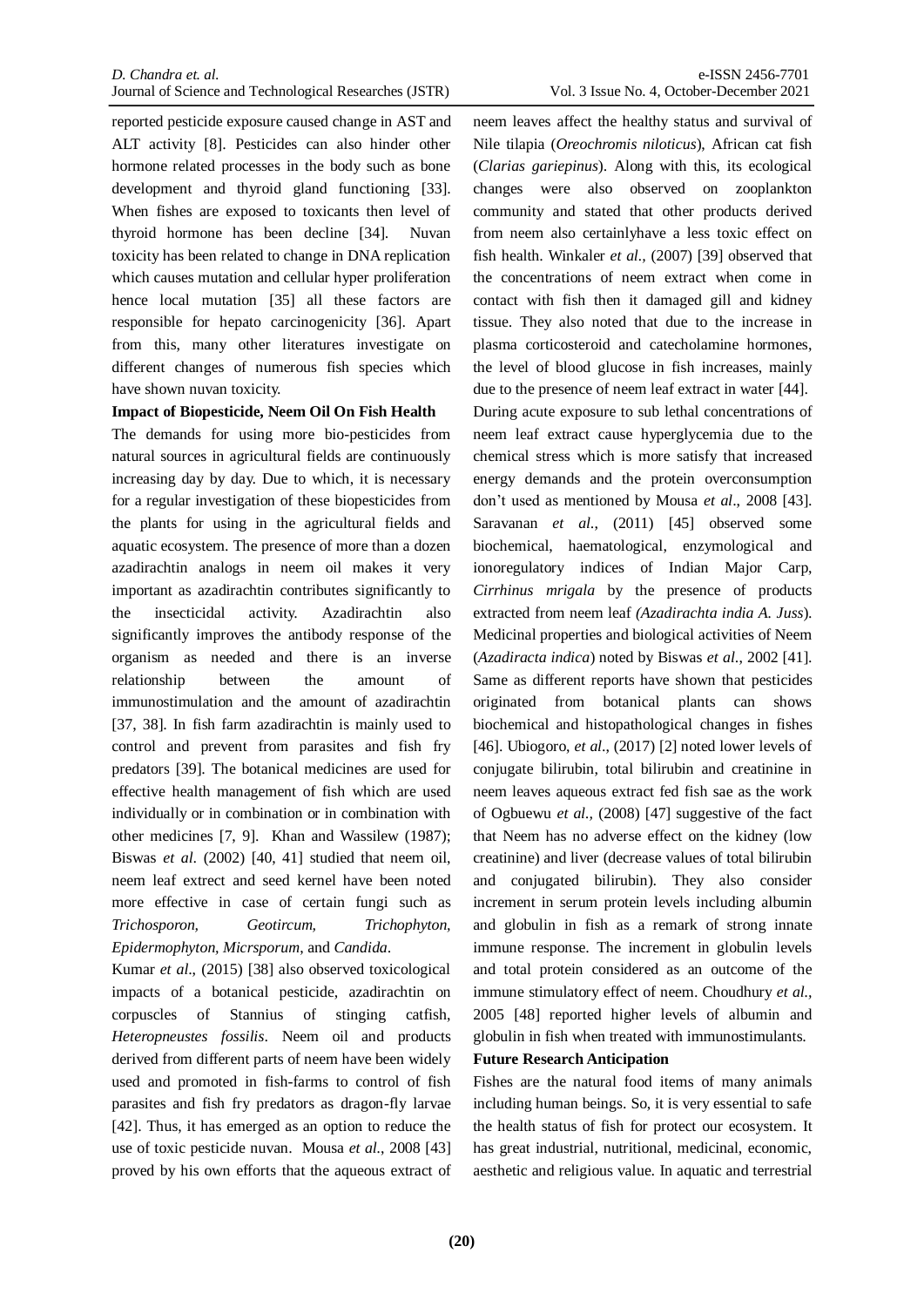ecosystem fish plays an essential role in nutrient cycles through the food chain because they store a major part of nutrients in their tissues and transport these nutrients farther than other animals and release nutrients in dissolved forms which are quickly available to primary producers [8]. Organophosphorus pesticides, on the one hand, increase the mortality rate of fish which can create a large economic loss and on other hand rendering it unfit for human consumption. From a health point of view this work represents that one should respond important preventive consideration when choosing fish. For aquatic life protection hazardous pesticides should be avoided or should be used in little amount or utilized eco-friendly chemicals or biopesticide in agricultural fields which are less toxic or harmless for environment.

Neem oil a biopesticide is essential to produce a unique and effective method to displace poisonous synthetic pesticide. It can be carried out by utilizing the neem phyto-components past knowledge with pesticide poisoning action and joining it with current plans to produce an effective and unique pest control tool. Widespread development of plants can be encouraged by promoting the industry of plant based fertilizers. The main region for this is that they slow the release of active substances in the soil and also maintain the nutrient quality [49]. Therefore, there is a great need to keep the fishes and their surrounding environment adapted and to protect them from harmful synthetic pesticides so that their life can be saved. Since, neem oil has novel agro-medicinal qualities, hence, its effectiveness act as a bio-pesticide. Parallel to this, it also inseminate wound healing, induces immunity, anti-microbial and anti-cancer properties. Being very beneficial in agriculture as a whole, the various characteristics of neem oil can be combined to cover a multidisciplinary approach Neem oil also provide multiple benefits in agriculture as well as in biomedicine [50].

### **CONCLUSION**

Current work demonstrates the rejection of chemical pollutants in agricultural practices and the promotion of plant products as biopesticides. Due to industrialization and urbanization, many harmful substances have their toxic effect in our entire ecosystem. Due to which there is a great danger to the aquatic species, fish and other organisms. Therefore, there is a need for mutual efforts to reduce and eliminate the use of toxic pesticides. Implementing natural remedies using neem oil goes a long way in curbing the pollution caused by toxic synthetic pesticides. It can be said that by using neem oil, all the unwanted organisms in the aquatic ecosystem can be managed with the help of natural or plant derived insecticides instead of harmful pesticides which can also be recognised as an eco-friendly material. Simultaneously, suitable and accurate comprehensive methods should also be prescribed through testing of aquatic animal production facilities in future.

#### **REFERENCES**

- [1]. FAO. (**2014**). The State of World Fisheries and Aquaculture. Rome. 223.
- [2]. Ubiogoro E. Oniovosa, Oluwasanmi O. Aina, Selim A. Alarape, Olusegun E. Babalola, Olanike K. Adeyemo (**2017**). Effects of neem leaves aqueous extract on organ histology, haematological parameters and biochemical indices in catfish. AJVS. **54**: 17-24.
- [3]. Qayoom I., Balkhi M.H., Mukhtar M., Farooz Bhat A., Shah F.A. (**2014**). Biochemical toxicity of organophosphate compounds in fishes. SKUAST J. Res. **16**(1): 1-13.
- [4]. Pimentel D. (**1971**). Ecological effects of pesticides on nontarget species. Executive Office of the President, Office of Science and Technology. US Government Printing Office, Washington DC, USA. Stock No. 4106-0029.
- [5]. Deka Sanjoy, Mahanta R. (**2015**). Dichlorvos toxicity on fish - a review. European Journal of Biological Research. **5** (3): 78-85.
- [6]. Bhat B.A., Bhat I.A., Vishwakarma S., Verma A., Saxena G. (**2012**). Comparative study on the toxicity of a synthetic pesticide, diclorvos and a neem based pesticide, neem-on to *Labio rohita*. Curr. World Environ. **7**(1): 157-161.
- [7]. Harikrishnan R., Rani M.N., Balasundaram C. (**2003**). Hematological and biochemical parameters in common carp, *Cyprinus carpio*, following herbal treatment for *Aeromonas hydrophila* infection. Aquaculture. **221**: 41–50.
- [8]. Shah and Parveen (**2020**). A review on pesticides pollution in aquatic ecosystem and probable adverse effects on fish. Poll Res. **39** (2): 309-321.
- [9]. Raman R.P. (**2017**). Applicability, Feasibility and Efficacy of Phytotherapy in Aquatic Animal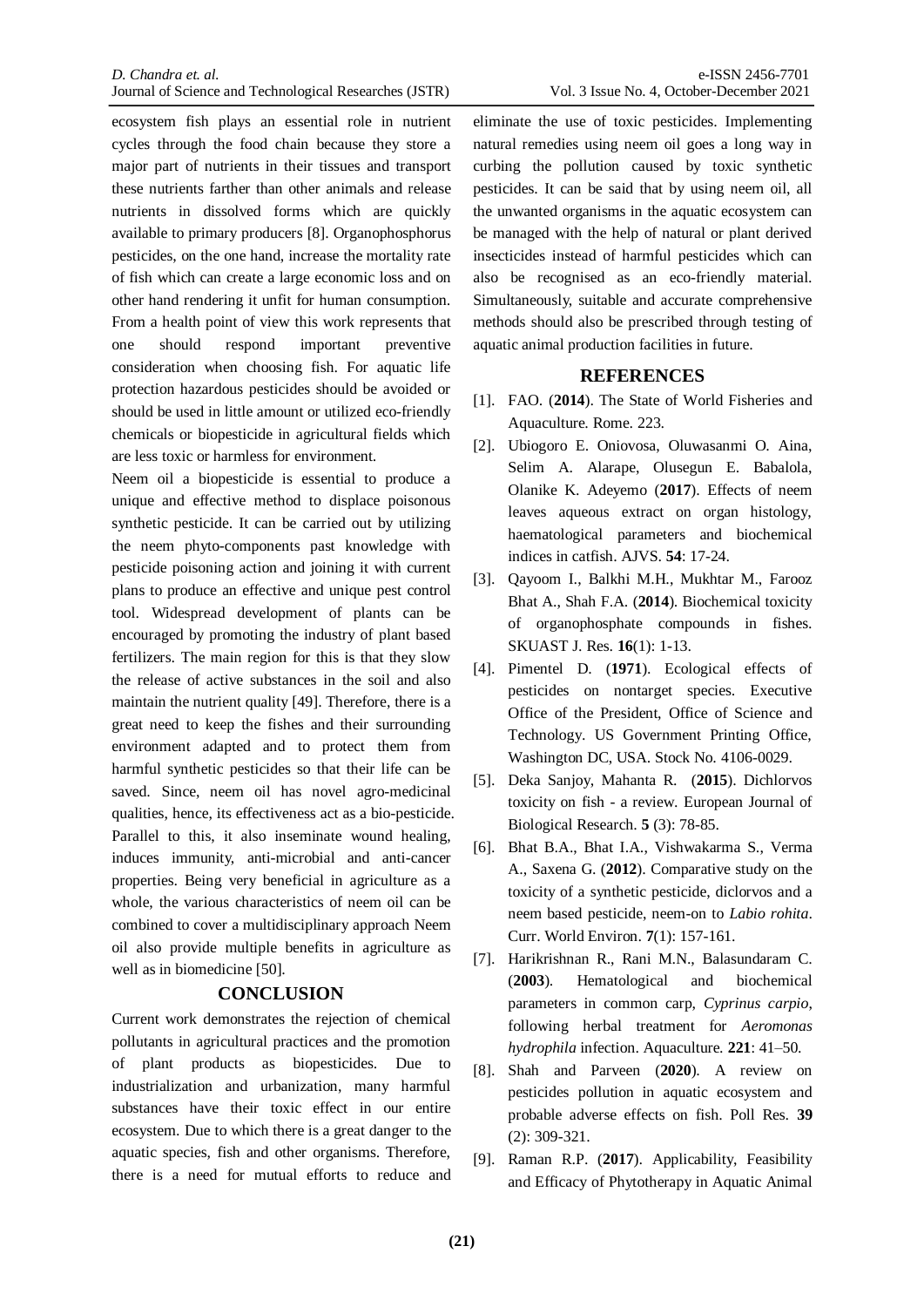Health Management American Journal of Plant Sciences. **8**: 257-287.

- [10]. Shafat Ali, Adil Farooq Wali, Ali Mohd Yatoo, Sabhiya Majid, Saiema Rasool, Rehan Khan, Md Niamat Ali, Javaid Ahmad Wani, Sanah Farooq, Shabhat Rasool, Hilal Ahmad Wani, Muneeb U. Rehman (**2020**). Effect of Pesticides on Fish Fauna: Threats, Challenges, and Possible Remedies. Bioremediation and Biotechnology. 27-54
- [11]. Pawar P.S., Rajaram N. Patil, Vishwas Y. Deshpande, Sonali A. Gaikwad (**2021**). Bioaccumulation of orgnophosphate pesticide in organs of snake head fish and their effect of biochemical moieties. J. Adv. Sci. Res. **12** (1) supply 2: 88-95.
- [12]. Kalaimani S., Kandeepan C. (2017). Effect of Organophosphate-Pesticide on the Freshwater Fish *Labeo rohita* (Hamilton) Indian Journal of Natural Sciences. 8(44): 12700-12703.
- [13]. Rehman M.F., Mahboob M., Grover P. (**2004**). In vitro acetylcholinesterase inhibition by novel op compounds in various tissues of the fish *Channa punctatus*. Bulletin of Environmental Contamination and Toxicology. **72**: 38-44.
- [14]. Mushigeri S.B., David M. (**2005**). Fenvalerate induced changes in the ACh and associated AChE activity in different tissues of fish, *Cirrhinus mrigala* (Hamilton) under lethal and sublethal exposure period. Environmental toxicology and Pharmacology. **20**: 5-72.
- [15]. Yadav A., Neraliya S., Gopesh A. (**2007**). Acute toxicity levels and ethological responses of *Channa striatus* to fertilizer industrial wastewater. Journal of Environmental Biology. **28** (2): 159 162.
- [16]. Little E.E., Brewer S.K. (**2001**). Neurobehavioral toxicity in fish. Target organ toxicity in marine and freshwater teleosts new perspectives. Toxicology and the Environment. **2**: 139-174.
- [17]. Hellou J. (**2011**). Behavioural ecotoxicology, an "early warning" signal to assess environmental quality. Environmental Science and Pollution Research. **18**(1): 1-11.
- [18]. Gravato C., Guilhermino L. (**2009**). Effects of benzo (a) pyrene on seabass (*Dicentrarchus labrax* L.): biomarkers, growth and behavior.

Human and Ecological Risk Assessment. **15**(1): 121-137.

- [19]. Rao J.V., Rani C.S., Kavitha P., Rao R.N. Madhavendra S.S. (**2003**). Toxicity of chlorpyrifos to the fish *Oreochromis mossambicus*. Bulletin of Environmental Contamination and Toxicology. **70**(5): 0985- 0992.
- [20]. Levin E.D., Chrysanthis E., Yacisin K., Linney E. (**2003**). Chlorpyrifos exposure of developing zebrafish: effects on survival and long-term effects on response latency and spatial discrimination. Neurotoxicology and Teratology. **25**(1): 51-57.
- [21]. Halappa R, David M. (**2009**). Behavioral responses of the freshwater fish, C*yprinus carpio* (linnaeus) following sublethal exposure to chlorpyrifos. Turkish Journal of Fisheries and Aquatic Sciences. **9**(2): 233-238.
- [22]. Susan T.A., Sobha K., Tilak K.S. (**2010**). A study on acute toxicity, oxygen consumption and behavioural changes in the three major Carps, *Labeo rohita* (ham), *Catla catla* (ham) and *Cirrhinus mrigala* (ham) exposed to Fenvalerate. Bioresearch Bulletin. **1**: 33-40.
- [23]. Kumar S. (**2014**). Acute toxicity evaluation of nuvan in liver of *Channa punctatus* (Bloch.). Adv. Res. Agri. Vet. Sci. **1**(1): 3-38.
- [24]. Saxena K.K., Seth N. (**2002**). Toxic effects of cypermethrin on certain hematological aspects of fresh water fish *Channa punctatus*. Bulletin of Environmental Contamination and Toxicology. **69**(3): 364-369.
- [25]. Ahmad S.I. (**2020**). Numerical and Morphological Alterations in Erythrocytes of Pesticide Induced Indian Catfish *Heteropneustes fossilis* (Bloch). J. Environ. Sci. Pollut. Res. **6** (2): 428–430.
- [26]. Gautam R.K., Kumar S. (**2008**). Alteration in haematology of *Channa punctatus* (Bloch), J. Exp. Zool. India. **11**: 309-310.
- [27]. Medda C., Sarkar S.K., Ganguly S. Basu T.K. (**1992**). Effects of dichlorvos, nuvan on some important bioindicators of two fresh water major carps *Labeo rohita* and cirrhinus mrigala. Journal of Indian Fish Society. **24**: 36-39.
- [28]. Lakshmanan S.A., Rajendran C. Sivasubramaniyan (**2013**). Impact of Dichlorvos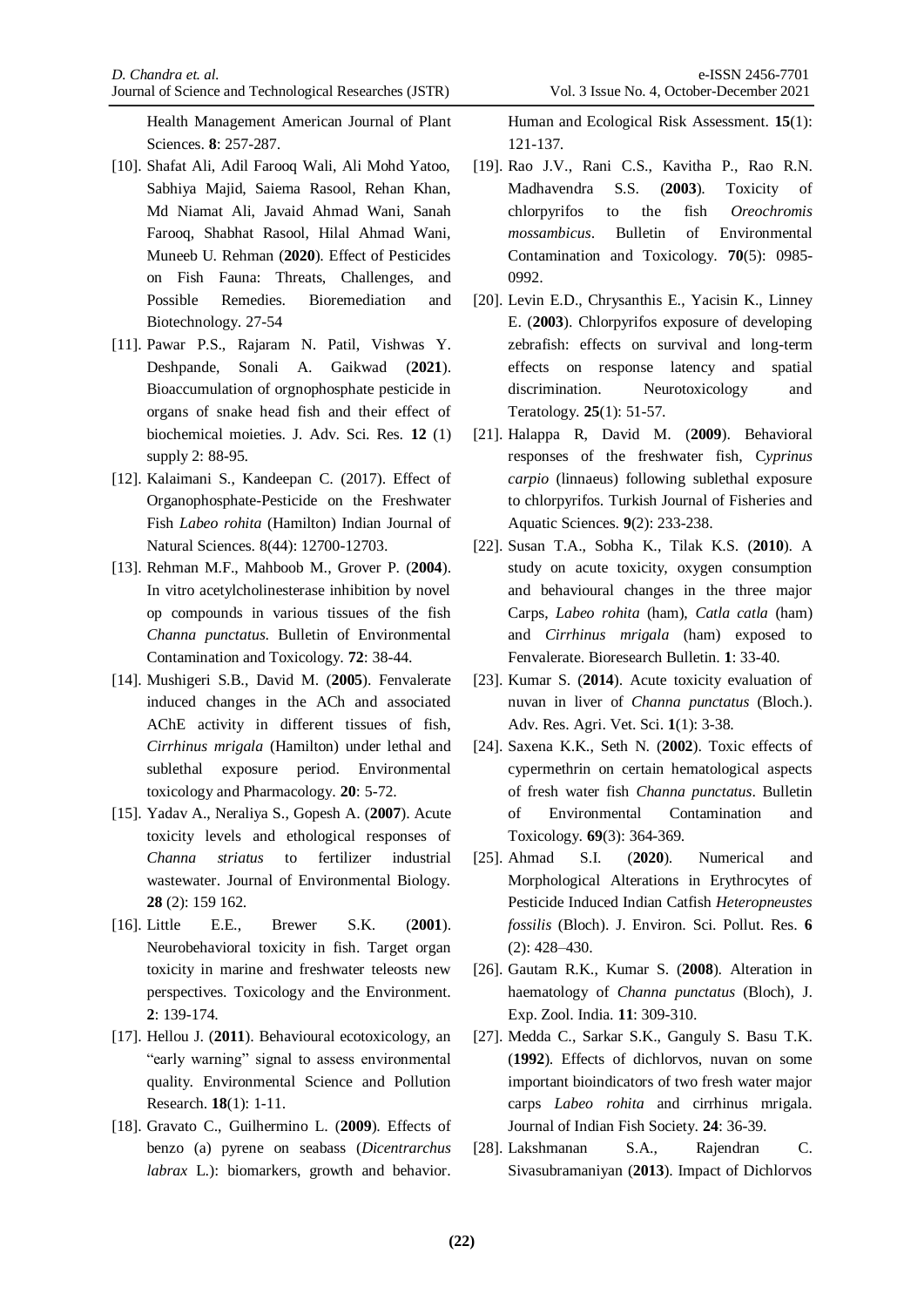on tissue glycogen and protein content in freshwater fingerlings, *Oreochromis mossambicus* (Peters). International journal of Research in Environmental science and Technology. **3** (1): 19-25.

- [29]. Ahmad S.I., Gautam R.K. (**2014**). Effect of organophosphate pesticide, nuvan on serum biochemical parameters of fresh water catfish *Heteropneustes fossilis* (Bloch.). Int Res J Environ Sci. **3**(10): 1-6.
- [30]. Chandra J.H., Sridhar S.S. (**2015**). Acute toxicity studies on the fresh water fish *Clarias batrachus* exposed to pesticide rogorin. JCPS. **8**(1): 34-39.
- [31]. Begum G. (**2005**). In vivo biochemical changes in liver and gill of *Clarias batrachus* during cypermethrin exposure and following cessation of exposure. Pesticide Biochemistry and Physiology. **82**(3): 185- 196.
- [32]. Gabriel U.U., Akinrotimi OA.., Ariweriokuma V.S. (**2012**). Changes in metabolic enzymes activities in selected organs and tissue of *Clarias gariepinus* exposed to cypermethrin. Journal of Chemical Engineering. **1**(2): 13-19.
- [33]. Murthy K.S., Kiran B.R., Venkateshwarlu M. (**2013**). A review on toxicity of pesticides in Fish. International Journal of Open Scientific Research. **1**(1): 15-36.
- [34]. Deane E.E., Li J., Woo N.Y. (**2001**) Hormonal status and phagocytic activity in sea bream infected with vibriosis. Comparative Biochemistry and Physiology Part B: Biochemistry and Molecular Biology. **129**(2-3): 687-693.
- [35]. Gilot-Delhalle J., Colizzi A., Moutschen J., Moutschen-Dahmen M. (**1983**). Mutagenicity of some organophosphorus compounds at the ade6 locus of *Schizo saccharomyces* pombe. Mutation Research. **117**(1-2): 139-148.
- [36]. Mirsalis J.C., Tyson C.K., Steinmetz K.L., Loh E.K., Hamilton C.M., Bakke J.P., Spalding J.W. (**1989**). Measurement of unscheduled DNA synthesis and S phase synthesis in rodent hepatocytes following in vivo treatment: Testing of 24 compounds. Environmental and Molecular Mutagenesis. **14**(3): 155-164.
- [37]. Chitra G., Thamizharasi A., Krishnaveni N. (**2008**) Neem (*Azadirachta indica*) extract as an

immunostimulant in freshwater fish Catla catla. Ecology Environ Cons. **14**:559–560.

- [38]. Kumar A., Prasad M., Srivastav S.K., Suzuki N., Srivastav A.K. (**2015**). Toxicological impacts of a botanical pesticide, azadirachtin on corpuscles of Stannius of stinging catfish, *Heteropneustes fossilis*. Int. J. Environ. Sci. Technol. **12**: 507– 512.
- [39]. Winkaler E.U., Santos T.R.M., Machado-Neto JG, Martinez C.B.R. (**2007**). Acute lethal and sublethal effects of neem leaf extract on the neotropical freshwater fish *Prochilodus lineatus* Comparative Biochemistry and Physiology, Part C. **145**: 236–244.
- [40]. Khan M., Wassilew S.W. (**1987**). In: Schmutterer H, Asher KRS Eds. Natural Pesticides from the Neem Tree and Other Tropical Plants, GTZ, Eschborn. 645-650.
- [41]. Biswas K., Chattopadhyay I., Banerjee R.K., Bandopadhyay U. (**2002**). Biological Activities and Medicinal Properties of Neem (*Azadiracta indica*). Current Science. **82**: 1336-1345.
- [42]. Martinez SO. (**2002**). NIM *Azadirachta indica*: natureza, usos múltiplose produção. Instituto Agronômico do Paraná (IAPAR), Londrina, PR.
- [43]. Mousa M.A.A., El-Ashram A.M.M. and Hamed M. (**2008**). Effect of neem leaf extract on freshwater fishes and zooplankton community. Proceedings of the 8th International Symposium on Tilapia in Aquaculture, Central Laboratory for Aquaculture Research, Cairo, Egypt. 307– 318.
- [44]. Kishore Dhara, Susanta Roy Karmakar S.R. (**2016**). Acute Toxicity of Neem (*Azadirachta indica A. Juss*) Leaf Extracts to Snake Headed Fish, *Channa gachua* (Ham.) with Special Reference to their Ethological Responses and Some Haematological Parameters Int. J. Life. Sci. Scienti. Res. **2**(5): 552-558.
- [45]. Saravanan M., Ramesh M., Malarvizhi A., Petkam R. (**2011**). Toxicity of neem leaf extracts (*Azadirachta indica* A. Juss) on some haematological, ionoregulatory, biochemical and enzymological parameters of Indian Major Carp, *Cirrhinus mrigala*. Journal of Tropical Forestry and Environment. **1**(1): 14-26.